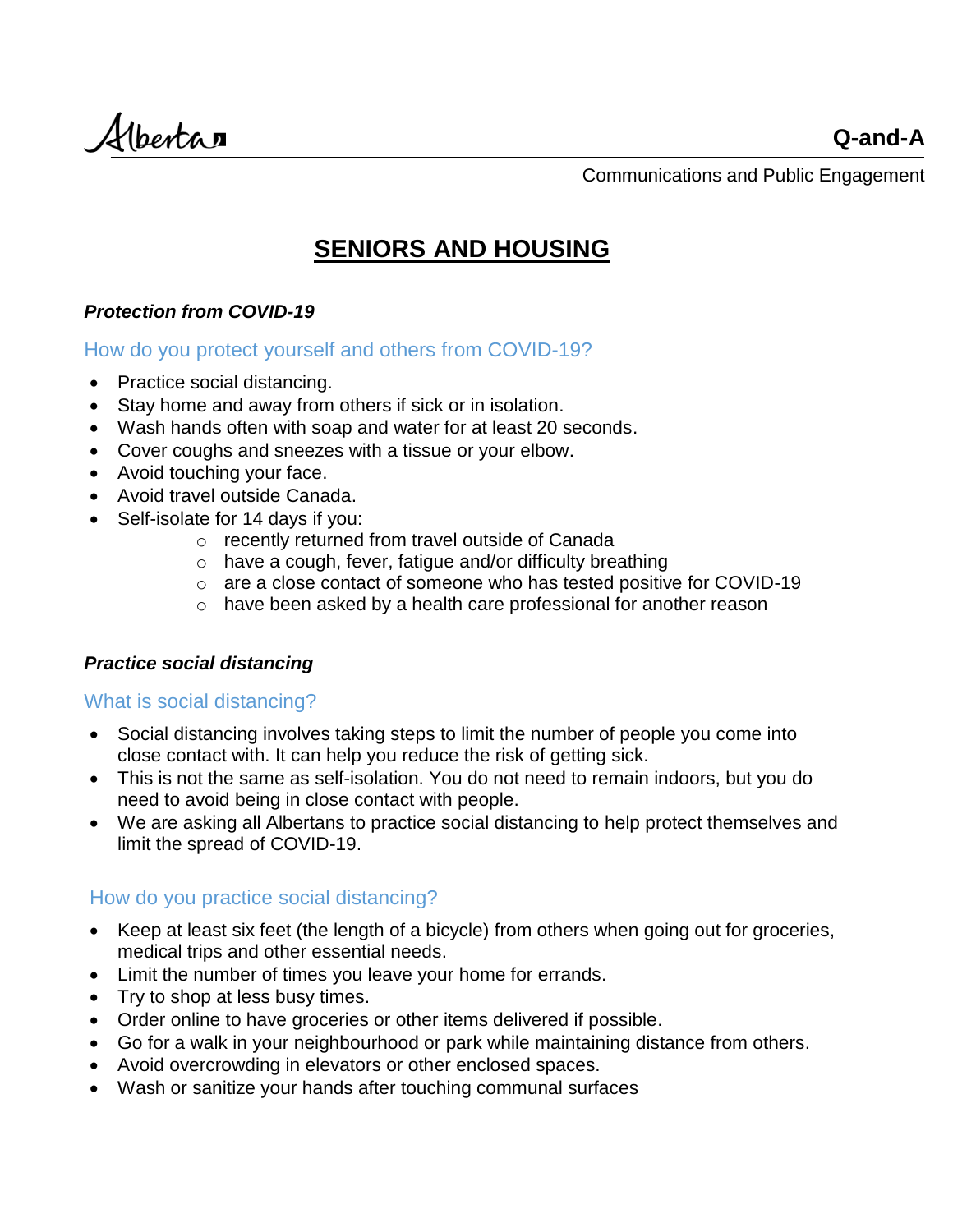# *Self-isolation*

# Why should an individual self-isolate?

- Self-isolation means avoiding situations where you could infect other people. It is a good way to [help prevent the spread](https://www.alberta.ca/prevent-the-spread.aspx) of infections like COVID-19.
- When you are exposed to an illness, there is a time between the exposure and when you start to feel sick. This incubation period is usually two to 10 days for COVID-19, but can be up to 14 days. Not everyone who is exposed will get sick, but it is necessary to wait the full two weeks to be sure you are not infected.
- There is a very small chance you can spread the germs before you feel sick, as many people have very mild symptoms at the start of their sickness. Staying home means that if you do start to feel sick, it lowers the chance the virus could spread to others.

# Who should self-isolate?

- You must self-isolate for 14 days if you:
- Recently returned from travel outside of Canada, even if feeling well
	- $\circ$  this means staying separated from anyone who did not travel with you, including household members
- Are a close contact of someone who has tested positive for COVID-19.
- Have been asked by a health care professional for another reason.
- If you become sick, you must self-isolate from all other members of your household for 10 days from the beginning of symptoms or until you are feeling well, whichever takes longer.

# How do you self-isolate?

- Stay home do not attend work, school, social events or any other public gatherings.
- Avoid close contact with other people especially seniors and people with chronic conditions or compromised immune systems.
- Don't take public transportation like buses, taxis or ride sharing, where possible.
- Watch for symptoms in yourself or a family member.

## *Seniors social isolation*

## What can Albertans do to help seniors who may be struggling with social isolation or feelings of loneliness?

- One of the most meaningful actions Albertans can take is simply picking up the phone.
- Even spending just a few minutes on the phone, or other technology, with a senior is a small action that can have a big impact.
- It can go a long way toward reducing feelings of loneliness and isolation.
- This is especially important for seniors who are living alone.
- Regular phone calls with our elder loved ones can become part of our "new normal".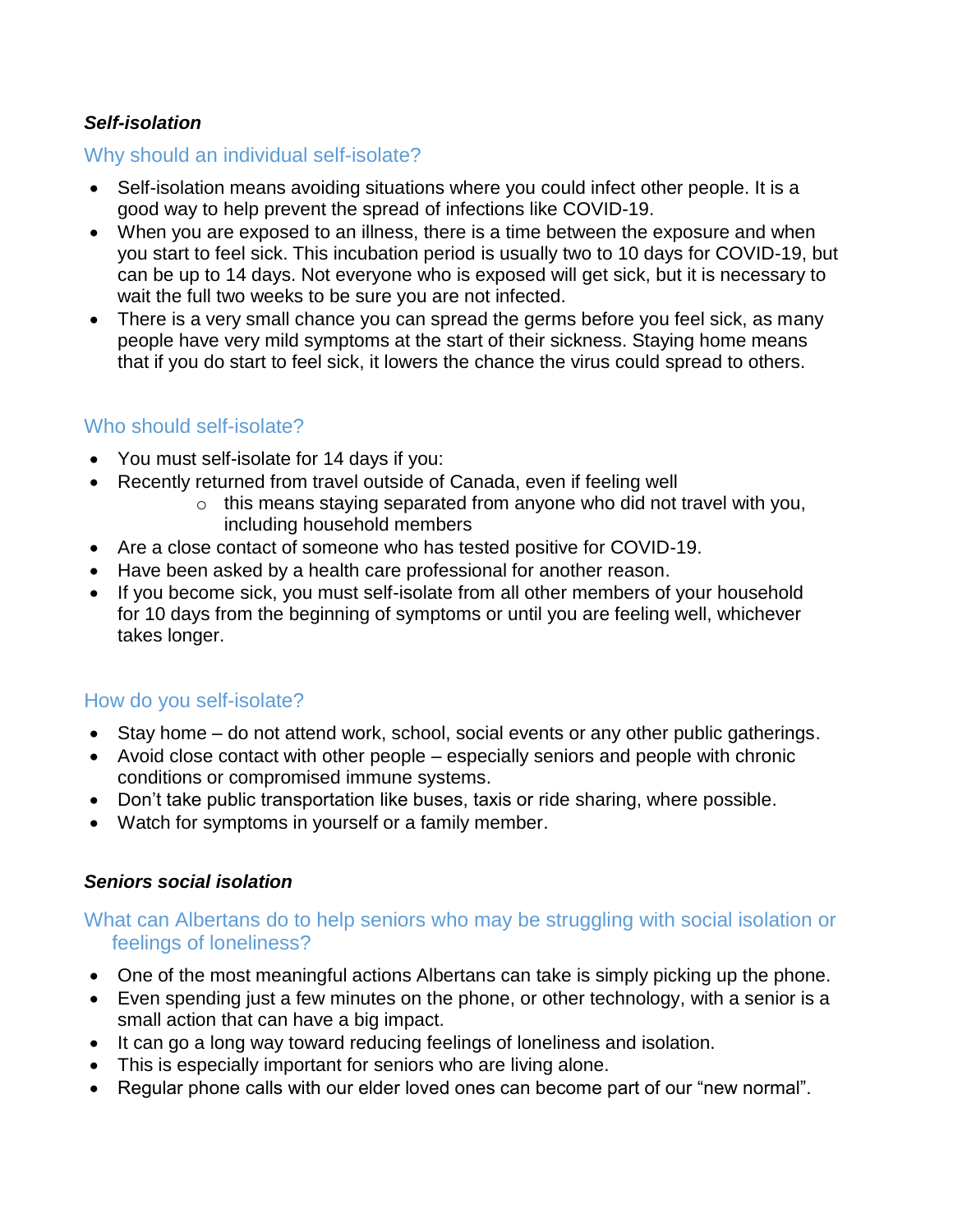# What can seniors do to protect their personal health and wellbeing?

- During this difficult time, seniors can protect their mental health and feel more connected by taking the following steps:
	- o Call a friend or family member
	- o Exercise in their home
	- $\circ$  Go for a walk, while remembering to practice social distancing
	- $\circ$  Get fresh air by opening a window or going outside for a few minutes each day

## Where can seniors find support in the community?

- If you need to find support in your community, reach out to 211 or Alberta Supports.
- 211 is a comprehensive informational referral system accessible for all Albertans. Call or text 2-1-1 or visit ab.211.ca.
- Alberta Supports can help you access more than 30 programs and 120 services available through the Government of Alberta. Call 1-877-644-9992 toll-free provincewide.

# What if you do not have COVID-19 symptoms and you need medical assistance for another reason, but cannot get treatment (medicentres are closed/doctors are turning patients away/I can't get through to Health Link). What should you do?

- We understand the strain that COVID-19 is causing on many Albertans. If your family physician or other health-care provider is unable or unwilling to receive you, we recommend you contact another health-care provider.
- To find a family doctor near you who is accepting new patients, Primary Care Networks and the College of Physicians & Surgeons of Alberta offer online tools. Visit <https://albertafindadoctor.ca/> and <https://search.cpsa.ca/physiciansearch>
- We recommend the postponement of any non-essential visits at this time.
- You may also download the Babylon by Telus Health App to meet with Alberta-licensed physicians through your smartphone.

#### *Prevent the spread of respiratory viruses, including COVID-19, among seniors and vulnerable groups*

# Is it OK to visit a family member in continuing care, long-term care and seniors lodges?

- Visitors to any continuing care, long-term care and seniors lodges in Alberta are limited to a single individual designated by the resident or guardian.
- Each essential visitor must be verified and undergo a health screening prior to entering the facility. This may include a temperature check or a questionnaire.
- Facilities must have security staff or a greeter to conduct this screening and verify the visitor is designated.
- Exceptions to these essential visitor rules will be made for family members to visit a person who is dying, so long as only one visitor enters the facility at a time.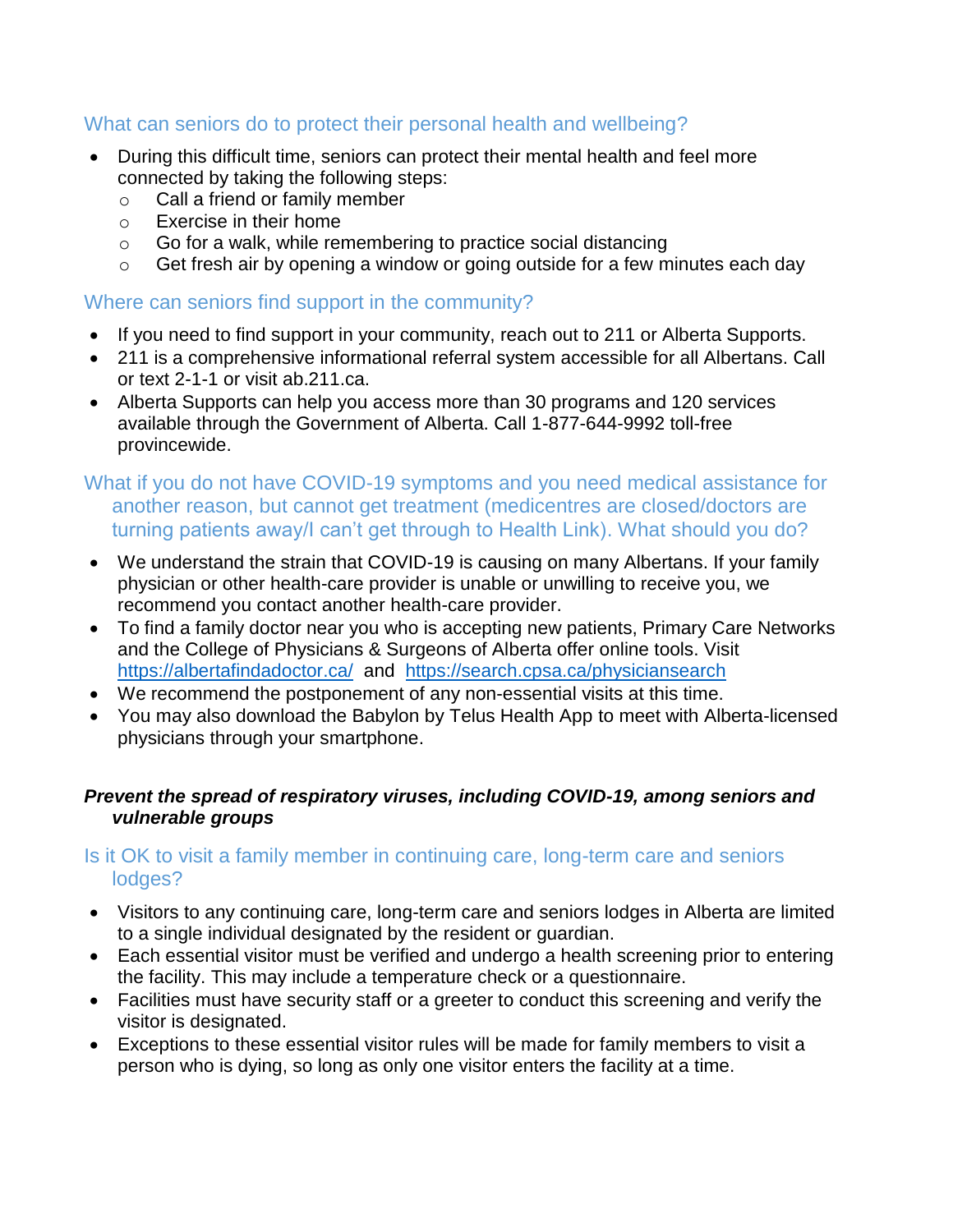## *Seniors and fraud*

## What can be done to protect seniors from scam artists trying to take advantage of the pandemic?

- In emergencies like this, vulnerable individuals, especially seniors, are often targeted by unscrupulous con artists trying taking advantage of people's fear and uncertainty.
- They can pose as door-to-door salespeople, telemarketers, collection agents and sometimes even distant relatives asking for help.
- If you have a parent, grandparent, vulnerable family friend or neighbour, you are encouraged to watch out for them. Offer to be their buddy, someone they can check in with before responding to matters involving money.
- Be that calm, informed person who can advise them about when a caller or salesperson is legitimate or a scammer.
- Albertans are urged to practice social distancing, and continue to look out for one another.

#### *Temporary closure of seniors information services office*

#### What is happening to the Seniors Information Services Office?

 The Seniors Information Services Office, located on Jasper Avenue in Edmonton, is closed temporarily.

#### What is the Seniors Information Services Office?

- The Edmonton Seniors Information Services Office provides in-person service to clients in need of information and support to access provincial seniors financial assistance programs.
- This storefront setup is unique to Edmonton. Seniors in all other areas of the province access information in-person through the Alberta Supports Contact Centres or via the Alberta Supports phone line.

Where should seniors go for information and supports now that the office is closed?

• Seniors can contact Alberta Supports at 1-877-644-9992.

#### When will the office reopen?

Seniors Information Services Office is closed until further notice.

#### *Other reliable sources of information*

Where can seniors go for trustworthy information about COVID-19?

- [alberta.ca/coronavirus-info-for-albertans](https://www.alberta.ca/coronavirus-info-for-albertans.aspx)
- [Alberta Health Services \(AHS\) COVID-19 updates](https://www.albertahealthservices.ca/topics/Page16944.aspx)